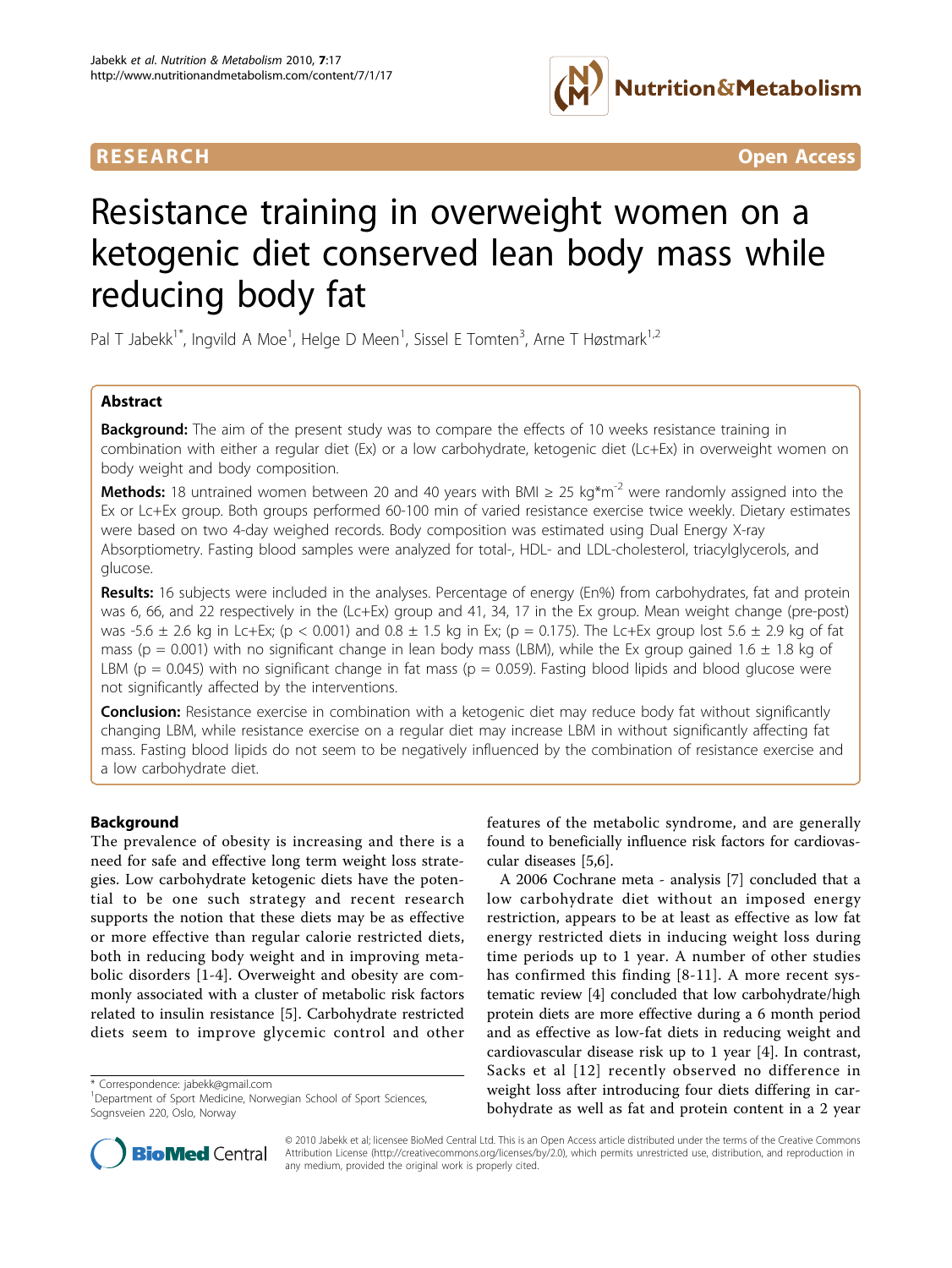study. However, the dietary goals were only partly achieved and the lowest average intake of carbohydrate was found to exceed 42 En% both at 6 and 24 months

A greater weight loss with a carbohydrate restricted diet compared to a fat restricted diet has been shown to persist under isocaloric conditions [\[13\]](#page-7-0). This finding has been classified as a decreased caloric efficiency or a metabolic advantage [[13-15](#page-7-0)], and may be an additional positive feature of carbohydrate restriction. The mechanisms for a metabolic advantage is thought to be related to the inefficiency of various metabolic cycles and especially protein turnover [[13](#page-7-0)].

An important issue related to the effectiveness of any weight reducing regime is the impact on body composition, thus the effectiveness of different diets may be difficult to compare based on body weight reduction alone. Loss of lean body mass seems to be a common observation in most types of weight loss strategies [\[16-19\]](#page-7-0). In one study [[20\]](#page-8-0), 8 weeks of regular calorie restricted diet with 54 - 60% of energy from carbohydrate, caused a significant decrease in body weight in both men and women. However, the loss of fat mass in the female participants was accompanied by a large loss of LBM and did not cause any significant decrease in the percentage of body fat. There are conflicting results concerning the impact of low carbohydrate diets vs. low fat diets on body composition during weight reduction although several results indicate an advantage of low carbohydrate diets in maintaining or increasing LBM during dieting [[21-23\]](#page-8-0). According to a meta - regression by Krieger et al [[14](#page-7-0)], low carbohydrate diets are associated with a greater total loss of fat free mass, but also greater loss of fat mass and total body weight and thus a greater lowering of body fat percentage, compared with diets higher in carbohydrate.

The most effective tool for increasing or maintaining lean body mass is resistance exercise training [[24\]](#page-8-0). Resistance exercise has been shown to limit the loss of LBM [[25-27](#page-8-0)] during weight loss, although aerobic exercise has been shown to have similar effects [[19](#page-7-0)]. Maintaining or increasing LBM is of importance for maintaining an adequately high metabolism and reduce the tendency to regain weight [[25\]](#page-8-0) and for maintaining adequate body function with aging [\[28](#page-8-0),[29\]](#page-8-0). In addition, resistance exercise also has the potential to improve metabolic disorders associated with overweight and poor glycemic control [[30-32](#page-8-0)], to reduce the requirement for diabetes medications and to reduce abdominal adiposity and systolic blood pressure [\[30](#page-8-0)]. Resistance exercise has also been associated with improvements in cardiovascular disease (CVD) risk factors in the absence of significant weight loss [[25\]](#page-8-0).

A comparatively large loss of lean body mass to fat mass has been proposed as a possible explanation for

the frequently observed long term failure of various weight loss regimes [[33\]](#page-8-0). As loss of fat may seem to be greater when intake of carbohydrates is restricted compared to fat restriction [\[9](#page-7-0)[,34](#page-8-0)-[38\]](#page-8-0), and as resistance exercise seems to be the most effective tool for increasing muscle mass, a combination of the two strategies may have the potential for weight loss with a favorable change in body composition.

However, with limited glycogen stores resulting from a carbohydrate restricted diet, physical performance and especially anaerobic performance may be attenuated [[39\]](#page-8-0), and little is known of the ability to perform severe fatiguing exercise on a low carbohydrate ketogenic diet. Even less is known of the ability to perform enduring anaerobic exercises like heavy resistance exercise.

The aim of the present study was therefore to investigate how resistance exercise in combination with a low carbohydrate ketogenic diet would influence body weight and composition compared to the same resistance exercise in combination with a regular diet, and if the two regimes might have any effects on fasting blood lipids.

# Methods

#### Subjects

Overweight female volunteers were recruited from the Oslo area, through newspaper, webpage and local community notices. Participants were between 20 - 40 years, with a BMI  $\geq 25$  kg/m<sup>2</sup>. The participants had not previously been using low carbohydrate diets, and had not participated in regular resistance exercise during the last 6 months. Exclusion criteria included pregnancy or planned pregnancy, cardiovascular disease, diabetes, kidney diseases, physical disabilities that would hinder resistance exercise or medications that could potentially influence exercise or blood variables. Eighteen subjects fulfilled the criteria and were randomized to either resistance exercise combined with a regular diet (Ex) or resistance exercise in combination with a low carbohydrate ketogenic diet (Lc+Ex).

Prior to the study a written informed consent was obtained from all participants. In addition, all subjects provided a written consent from their personal physician. The study was approved by The Regional Ethics Committee of Norway (ref.nr: S-08251a).

#### Final study group

One participant in the Lc+Ex group did not complete the study due to personal reasons. Another participant in the Ex group had reduced her carbohydrate intake to a level that induced ketosis. The dietary records from this participant further supported this finding and revealed a dietary pattern similar to that of the Lc+Ex group. As a consequence, data from this participant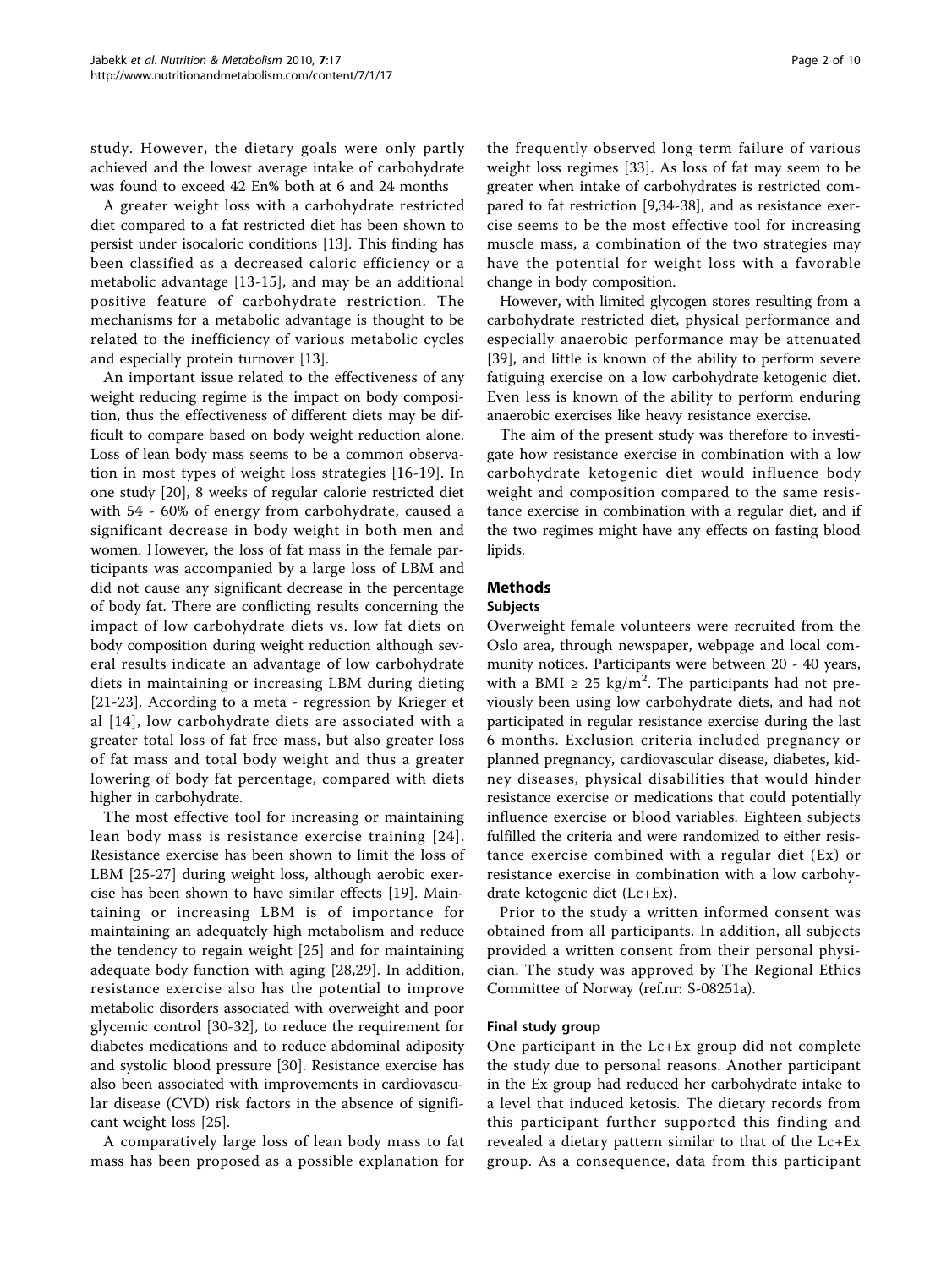were excluded. Thus, the final analyses included 16 participants.

#### Exercise intervention

All exercise was performed at the Norwegian School of Sport Sciences (NSSS) and every exercise session was supervised by at least one qualified instructor. During a pre-session all subjects were instructed in the exercise program. During this session the individual 12 repetition maximum (12 RM) in all exercises was assessed. Eight exercises were performed after an initial low-intensity warm up (10 min) on a cardio machine. The exercises consisted of supine leg press, seated leg extension, seated leg curl, seated chest press, seated rowing, seated shoulder press, seated pull down and standing biceps curl. As far as possible the exercises were conducted in the given order. During the first five weeks of the intervention, all exercises were performed at 12 RM with three sets on leg exercises and one set on upper body exercises. After the initial five weeks, resistance loads were increased to 8 RM and an additional set was added to the upper body exercises. Each exercise included two warm - up sets with a resistance equivalent to approximately 25% and 50% of the maximum load (i.e. 12 RM & 8 RM). Resting periods of approximately 90 s between all sets were encouraged. All participants were advised not to participate in other forms of resistance exercise during the study period, and to otherwise maintain their usual level of physical activity throughout the study.

#### Diet intervention

Participants in both groups were given a daily multivitamin mineral supplement. Each group was counseled in exercise and diet during a single group session. Participants in the Lc+Ex group were given information on the rationale and implementation of the dietary intervention and were given a commercially available book on a low carbohydrate ketogenic diet (Slank med ketolysekuren: en enklere vei til et lettere liv; "Slim with ketolysis: A simpler way to a lighter life") [[40\]](#page-8-0) in addition to handouts. The preparation of food was self administered. No restrictions were made regarding energy content, fat and protein content or fatty acid composition. The only restriction was on intake of carbohydrates, and the goal was to restrict carbohydrate intake until ketone bodies were detectable in the urine. The presence of ketone bodies was detected with a semi quantitative method using urine reagent strips (Ketolyse AS). The reagent strips indicated the concentration of acetone and acetoacetic acid in the urine. Participants were told to start the intervention with less than 20 g carbohydrate per day and to gradually increase the ingestion of carbohydrates at their convenience, as long as they maintained a color change on the urine reagent strips. The diet intervention was thus defined as a carbohydrate restriction that caused positive tests for urinary ketone bodies. Participants were told that they could consume unlimited amounts of meats, fish, eggs, cheeses, margarines, butters and oils. They were further instructed to add low carbohydrate food to their diet as they saw fit.

#### Body mass and body composition

Body weight and composition was determined by Dual Energy X - ray Absorptiometry (DEXA) total body scanner (Prodigy Lunar, Scanex Medical Systems A/S). The dexa scanner partitions body mass into three components: fat, lean soft tissue, and bone mineral using two x-rays. Height was measured to the nearest 0.5 cm using a wall mounted stadiometer.

#### Blood sampling

Venous blood samples were drawn in the morning after an overnight fast, at baseline, halfway into the intervention and the week following the intervention period. Carbohydrate restriction was maintained until the last blood sample was collected. Samples were collected at the Norwegian School of Sport Sciences by qualified health personnel, centrifuged and sent to a certified medical laboratory (Fürst Medical Laboratory, Oslo, Norway). Serum blood samples were analyzed for total-, HDL- and LDL-cholesterol, triacylglycerols (TAG), and glucose using automated photometric techniques (Modular P Roche; Roche Diagnostics). The baseline sample was also analyzed for creatinine.

# Diet analyses

The subjects weighed and recorded all their intake of food and drinks on four consecutive days (Wednesday to Saturday) on two occasions, using an electronic weight scale (precision 2 g). When special recipes were supplied by the subjects, each ingredient was entered separately. The dietary data were analyzed using the Norwegian Nutritional Computer Analysis Program (Mat på Data v.5) which is based on the Norwegian Food Composition Tables [[41\]](#page-8-0). Mean daily intakes were estimated to be 1/4 of the individual total recorded amounts. The diet recordings were performed during the weeks 4 and 7 of the study. The mean of the two recordings were used as an estimate of dietary intake during the intervention period.

#### Statistical analyses

Statistical analyses were performed using SPSS for WIN-DOWS software (version 14.0; SPSS Inc.). Changes from baseline were assessed using paired sample t - test. Differences in group means were assessed using independent sample t - test. Correlation analysis was used to determine relations between variables. Statistical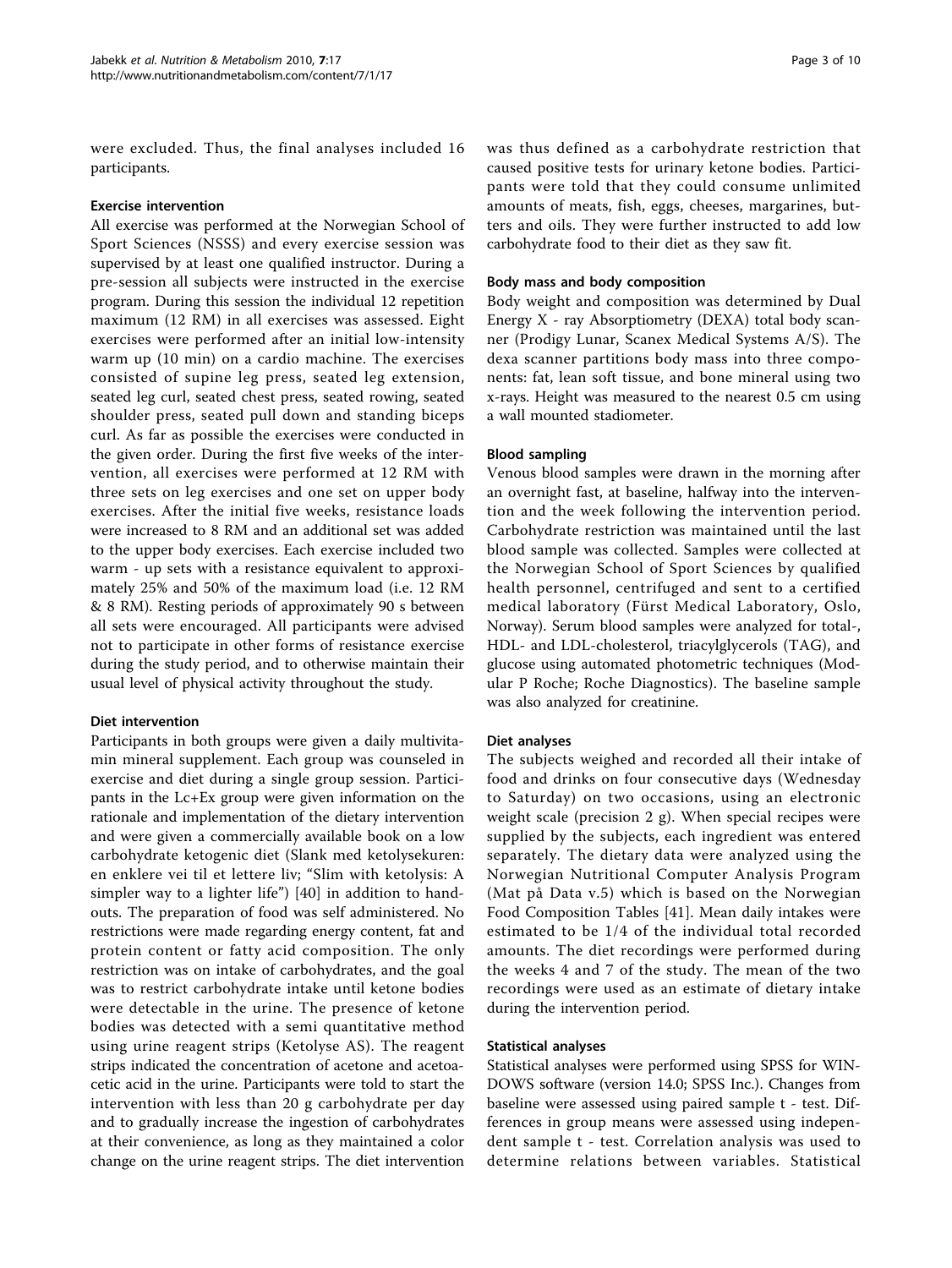significance was set at  $p \le 0.05$ . Unless otherwise indicated, values are presented as mean values ± SD.

#### Results

Attendance at the exercise sessions averaged 18 out of 20 sessions and did not differ between groups.

Changes in body weight and body composition (Table 1) At baseline there were significant differences between groups in body weight ( $p = 0.04$ ) and LBM ( $p = 0.014$ ). These differences were not significant when corrected for differences in height i.e. BMI (Table 1).

All subjects in the Lc+Ex group lost weight. While the Lc+Ex group in average lost  $5.6 \pm 2.6$  kg body mass  $(p < 0.001)$ , the Ex group had a non significant increase in body weight  $0.8 \pm 1.5$  kg (p = 0.175) (figure [1\)](#page-4-0). Body weight change was significantly different between groups  $(p < 0.001)$ . The Ex group lost on average 0.6 kg of fat mass ( $p = 0.059$ ) from  $40.2 \pm 6.3$  kg to  $39.5 \pm 6.6$  kg and had a significant increase in LBM (1.6  $\pm$  1.8 kg, p = 0.045). In the Lc+Ex group, mean fat mass was reduced by 5.6  $\pm$  2.9 kg (p < 0.001) from 44.0  $\pm$  8.6 kg to 38.4  $\pm$ 9.1 kg. However, individual fat loss varied greatly (Range: - 2.2 kg to - 10.5 kg).

Mean LBM change in the Lc+Ex group was not significant (0.1  $\pm$  1.7 kg, p = 0.897) and although a significant increase was found within the Ex group, there was no significant difference in LBM change between groups  $(p = 0.113)$ . The large individual differences in body fat and LBM change are presented in figure [2.](#page-4-0) Both intervention groups experienced a favorable change in body composition as percent body fat decreased from 47.3 ± 5.8 to 43.7  $\pm$  7.0 kg (p = 0.006), in the Lc+Ex group and from 47.9  $\pm$  3.3 to 46.7  $\pm$  4.1 kg (p = 0.028), in the Ex group.

# Dietary nutrient intakes (Table [2](#page-5-0))

The dietary records revealed no significant group difference in the total energy intake ( $p = 0.264$ ). Fat intake was significantly higher ( $p \le 0.001$ ), and carbohydrate was significantly lower in Lc+Ex ( $p \le 0.001$ ). Mean carbohydrate intake in the Lc+Ex group was 23 g/day, i.e. 5.6% of the energy intake. This level was sufficiently low

# Table 1 Anthropometric measures

to induce ketosis as indicated by the urine reagent strips. Total protein intake (g/day) did not differ between groups ( $p = 0.133$ ), but did differ significantly expressed as a percentage of total energy ( $p = 0.007$ ).

In the Lc+Ex group there was a significant negative correlation between the reduction in fat mass and dietary fat intake in grams ( $r = -0.714$ ,  $p = 0.047$ ) and also between the reduction in fat mass and energy intake  $(r = -0.810, p = 0.015)$ . In the Ex group there was a significant correlation between carbohydrate intake in grams and LBM increase ( $r = 0.707$ ,  $p = 0.05$ ). Pooled data from the two groups did not show significant correlations between energy intake and reduction in body fat mass  $(r=-0.315)$ .

#### Fasting blood lipids and glucose (Table [3\)](#page-5-0)

Fasting values of blood glucose, total-, HDL- and LDLcholesterol, and triacylglycerols (TAG) did not differ significantly between the groups at baseline. At midpoint and end point, the Lc+Ex had significantly lower fasting TAG levels ( $p = 0.033$  and  $p = 0.044$  respectively). Neither the combination of low carbohydrate intake and exercise nor exercise with a regular diet had any significant effects on the measured blood variables.

#### Adverse effects

Adverse effects related to the two regimes were not observed. One participant in the Lc+Ex group experienced low back pain due to a previous injury when performing the leg press exercise. This participant refrained from this exercise for most of the intervention. Some of the participants experienced stomach discomfort when taking the multi - vitamin mineral supplements on an empty stomach. This was corrected after the participants were encouraged to take the supplements with a meal.

#### **Discussion**

#### Body composition

The observation that resistance exercise in combination with a low carbohydrate diet resulted in reduced body weight and body fat as compared with similar exercise while on a regular diet is in accordance with previous studies showing a large loss of weight and body fat

|               | $(Lc+Ex)$ (n = 8) |                           |                 | Ex $(n = 8)$    |                         |              |  |  |  |
|---------------|-------------------|---------------------------|-----------------|-----------------|-------------------------|--------------|--|--|--|
|               | <b>Baseline</b>   | Week 10                   | Change          | <b>Baseline</b> | Week 10                 | Change       |  |  |  |
| Weight (kg)   | $95.6 + 9.1*$     | $90.0 + 8.8$ <sup>†</sup> | $-5.6 + 2.6$ ** | $86.1 + 8.4$    | $87.0 + 7.9$            | $0.8 + 1.5$  |  |  |  |
| LBM (kg)      | $48.5 + 3.9*$     | $48.5 + 3.9$              | $0.1 \pm 1.7$   | $43.3 + 3.5$    | $44.8 + 3.7^{\dagger}$  | $1.6 + 1.8$  |  |  |  |
| Fat mass (kg) | $44.0 + 8.6$      | $38.4 + 9.1$ <sup>†</sup> | $-5.6 + 2.9*$   | $40.2 + 6.3$    | $39.5 + 6.6$            | $-0.6 + 0.8$ |  |  |  |
| Fat %         | $47.3 + 5.8$      | $43.7 + 7.0^{+}$          | $-3.6 + 2.5*$   | $47.9 + 3.4$    | $467 + 47$ <sup>t</sup> | $-1.3 + 1.3$ |  |  |  |
| BMI           | $32.9 + 4.5$      | $31.0 + 4.5$ <sup>†</sup> | $-1.9 + 0.8$ ** | $31.7 + 4.2$    | $32.0 + 4.0$            | $0.3 + 0.5$  |  |  |  |
|               |                   |                           |                 |                 |                         |              |  |  |  |

Mean values  $\pm$  SD. \*p  $\leq$  0.05 vs Ex. \*\*p  $\leq$  0.001 vs Ex. <sup>†</sup>Significant change from baseline p  $\leq$  0.05.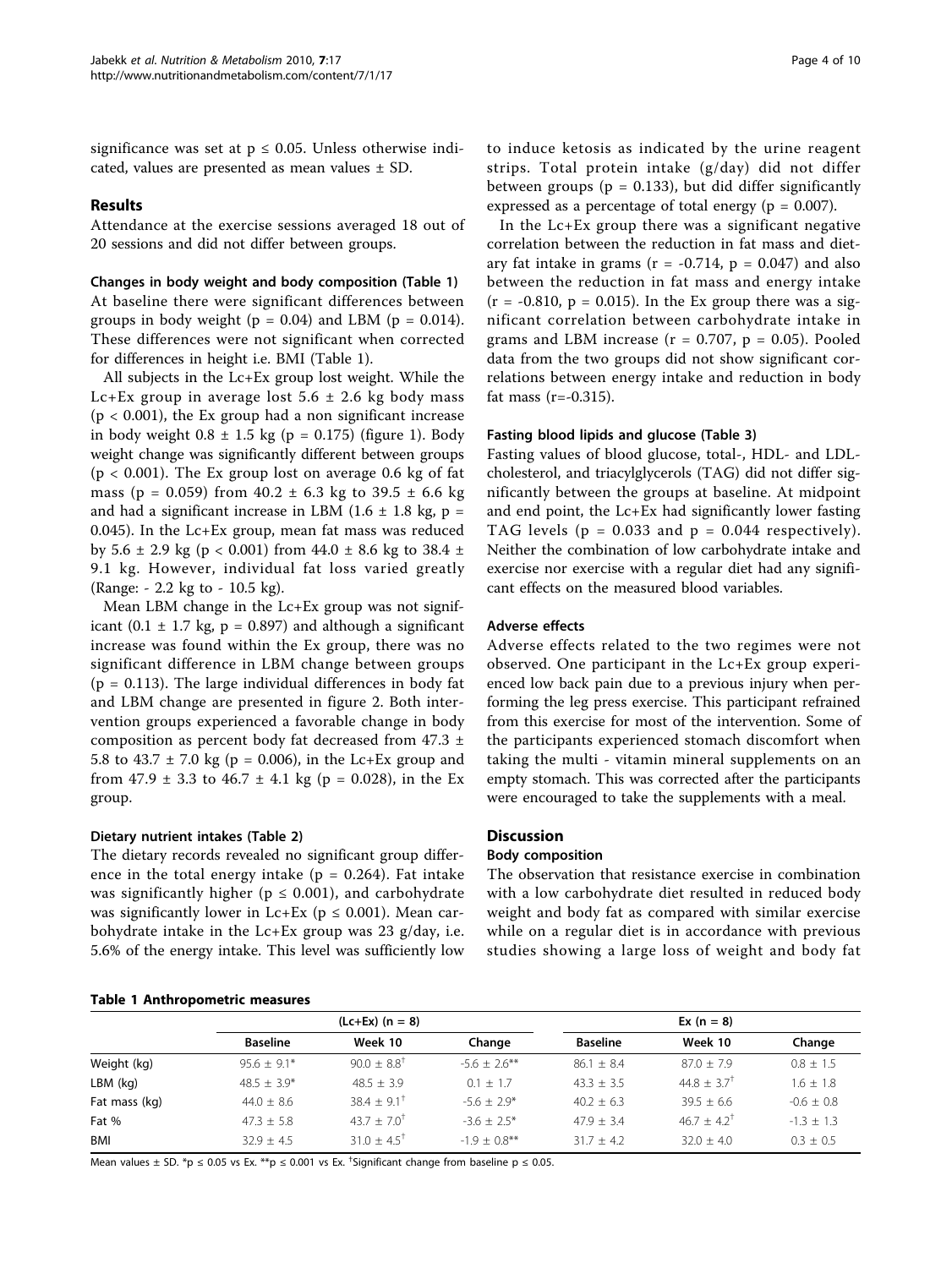<span id="page-4-0"></span>

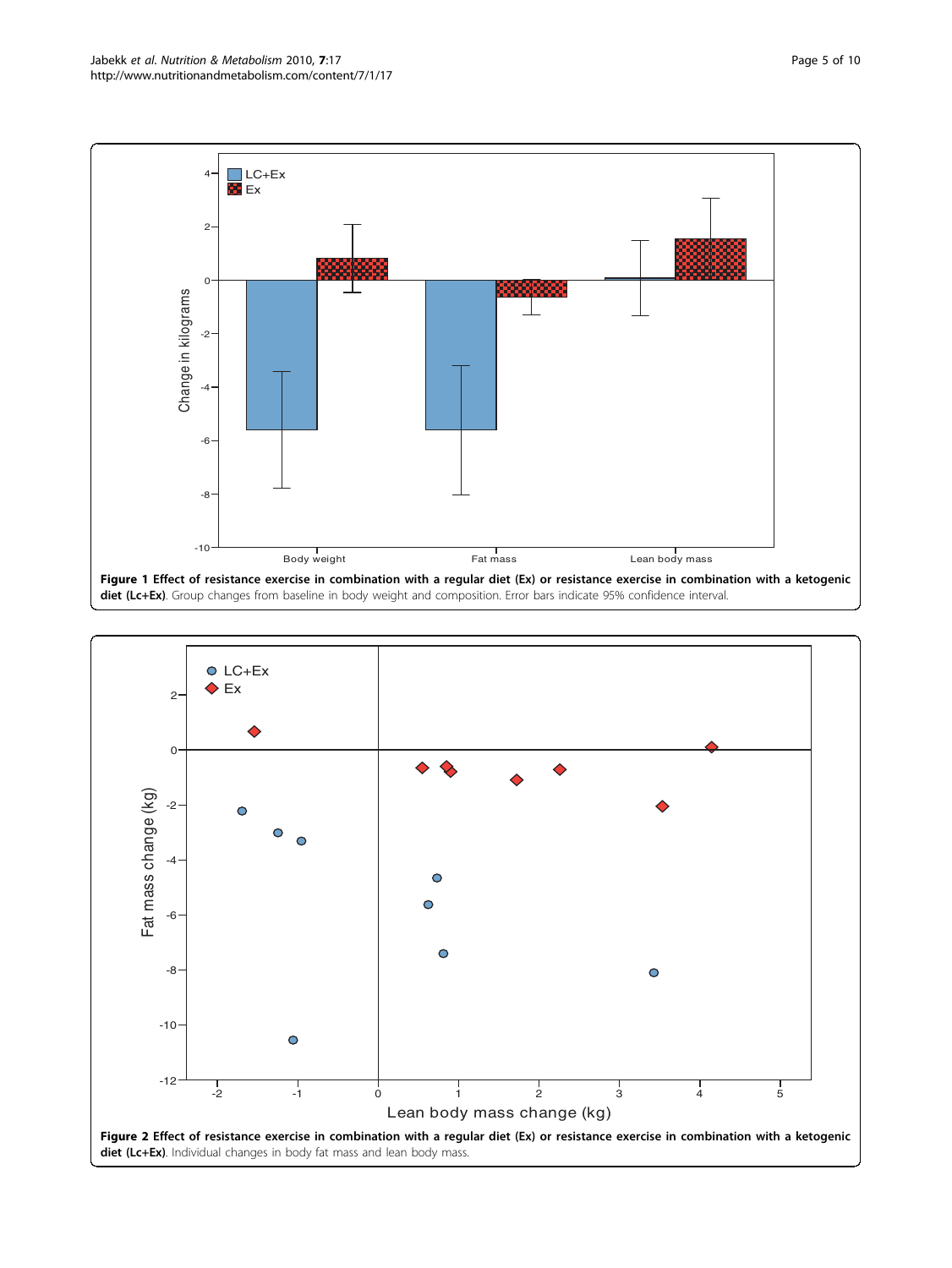<span id="page-5-0"></span>Table 2 Dietary intake from two 4 d food records

| <b>NUTRIENT</b>            | $(Lc+Ex)$ (n = 8) | Ex $(n = 8)$    |
|----------------------------|-------------------|-----------------|
| Energy (kJ)                | $7349 + 1438$     | $8260 \pm 1684$ |
| Fat $(q)$                  | $131 \pm 27$ *    | $76 + 18$       |
| Fat (% of energy)          | $66 \pm 5*$       | $34 + 3$        |
| Carbohydrate (q)           | $23 \pm 10^{*}$   | $196 + 35$      |
| Carbohydrate (% of energy) | $6 \pm 3^*$       | $41 + 4$        |
| Protein (g)                | $95 + 26$         | $79 + 11$       |
| Protein (% of energy)      | $22 + 4*$         | $17 + 2$        |
| Dietary fiber (q)          | $12 \pm 6*$       | $20 \pm 5$      |
| Alcohol (% of energy)      | 5±5               | $7 + 6$         |

Mean values  $\pm$  SD. \*p  $\leq$  0.05 vs Ex.

when carbohydrate intake is reduced and maintained at a low level [[34-37,42-48](#page-8-0)].

This study do not clarify whether the observed results can be attributed to energy restriction in general or to carbohydrate restriction per se. Whatever the mechanisms might be, the subjects in the Lc+Ex group reduced body fat while maintaining lean body mass. Similar results have also been obtained using resistance exercise in combination with a regular energy restricted diet [[27](#page-8-0)]. However, a decreased feeling of hunger seems to be an advantage with the low carbohydrate diet [[49-51](#page-8-0)], an effect attributed to increased levels of ketone bodies [[50\]](#page-8-0), reduced levels of neuropeptide Y and leptin levels and decreased insulin levels [[1\]](#page-7-0). Carbohydrate restriction will reduce glucose availability and lower insulin output, and may increase the concentration of counter regulatory hormones such as catecholamines and glucagon, thereby promoting adipose tissue lipolysis [[52\]](#page-8-0) and a shift in metabolism from fat storage to fatty acid release and oxidation [[1](#page-7-0)]. In support of this, Volek et al [[22](#page-8-0)] reported that serum insulin levels were inversely related to loss of body fat in a 6 week carbohydrate restricted diet trial, and approximately 70% of the variability in fat loss was accounted for by lower serum insulin levels.

Theoretically, carbohydrate driven de novo synthesis of fatty acids in the liver should be reduced by carbohydrate restriction, thereby resulting in reduced hepatic formation of TAG and very low density lipoproteins, with ensuing reduced uptake and esterification in adipose tissue [\[53](#page-8-0)]. Also, decreased glucose driven formation of glycerol-3-phosphate in the fat cell should reduce adipose tissue TAG production and storage [\[15](#page-7-0)]. Our findings seem to support this line of reasoning since there was a significant loss of adipose tissue mass in subjects ingesting the low carbohydrate diet.

In the Lc+ Ex group no increase in mean LBM could be detected in spite of the 10 weeks of resistance training. On the other hand, there was no loss of LBM in our study, unlike results from earlier weight loss studies [[14](#page-7-0)]. Although low carbohydrate diets seem to reduce the amount of LBM lost with weight reduction [[54\]](#page-8-0), some reduction of LBM is still expected [[9,](#page-7-0)[34-37,47,55](#page-8-0)]. Maintenance of, or increase in LBM with resistance exercise has previously been demonstrated in females on calorie restricted diets [[26,27,56,57](#page-8-0)]. The maintenance of LBM in the present trial may therefore presumably be attributed to the resistance training.

The mechanisms behind a lower increase in LBM when on a low carbohydrate diet compared to a diet higher in carbohydrate may in part be explained by a lower energy intake and lower insulin levels. In the Ex group in the present study, there was a significant positive correlation between carbohydrate intake and the increase in LBM. Unfortunately, we do not have data on insulin. Conceivably, a higher carbohydrate intake should give higher insulin levels and thereby stimulate anabolic processes like formation of glycogen, triacylglycerols and proteins [\[58\]](#page-8-0) and reduce catabolic ones, e.g. lipolysis in fat tissue.

A second explanation for the lack of increased LBM in the Lc+Ex group may be the use of skeletal muscle protein for fuel. Dietary induced ketosis increases the use of amino acids for glucose production [[59](#page-8-0)]. Although no correlation between protein intake and LBM change was found in our study, an association between low protein intake and lean body mass loss has been found in both low carbohydrate diets [[14](#page-7-0)] as well as low calorie diets [[18\]](#page-7-0).

Fleck and Kraemer have summarized the findings of 29 studies measuring changes in lean body mass from resistance exercise in untrained individuals [\[60](#page-8-0)]. Average increase in LBM constituted 2 kg in 14 weeks, or 0.06

Table 3 Fasting blood glucose and serum lipids

|                  | $(Lc+Ex)$ (n = 8) |              |             |                 | Ex $(n = 8)$    |             |             |                 |
|------------------|-------------------|--------------|-------------|-----------------|-----------------|-------------|-------------|-----------------|
|                  | <b>Baseline</b>   | Week 5       | Week 10     | Change pre-post | <b>Baseline</b> | Week 5      | Week 10     | Change pre-post |
| Glucose (mmol/l) | $4.9 \pm 0.3$     | $5.4 + 0.9$  | $5.0 + 0.3$ | $0.1 \pm 0.3$   | $5.0 + 0.3$     | $4.9 + 0.5$ | $5.1 + 0.5$ | $0.1 \pm 0.4$   |
| Total-C (mmol/l) | $5.6 + 1.1$       | $5.8 + 1.4$  | $5.7 + 1.2$ | $0.1 + 1.0$     | $5.0 + 0.7$     | $5.0 + 0.8$ | $4.8 + 0.7$ | $-0.2 + 0.6$    |
| LDL-C (mmol/l)   | $3.3 + 0.9$       | $3.6 + 1.2$  | $3.5 + 1.1$ | $0.2 + 0.9$     | $2.9 + 0.5$     | $79 + 06$   | $77 + 06$   | $-0.1 + 0.4$    |
| HDL-C (mmol/l)   | $1.6 \pm 0.5$     | $1.5 + 0.4$  | $1.5 + 0.4$ | $-0.1 \pm 0.2$  | $1.4 + 0.2$     | $.4 + 0.2$  | $1.4 + 0.2$ | $0.1 \pm 0.2$   |
| TAG (mmol/l)     | $1.2 + 0.8$       | $1.0 + 0.3*$ | $09 + 03*$  | $-0.3 + 0.6$    | $1.4 + 0.5$     | $1.4 + 0.4$ | $13 + 04$   | $-0.1 + 0.3$    |

Mean values  $\pm$  SD. \*p  $\leq$  0.05 vs Ex.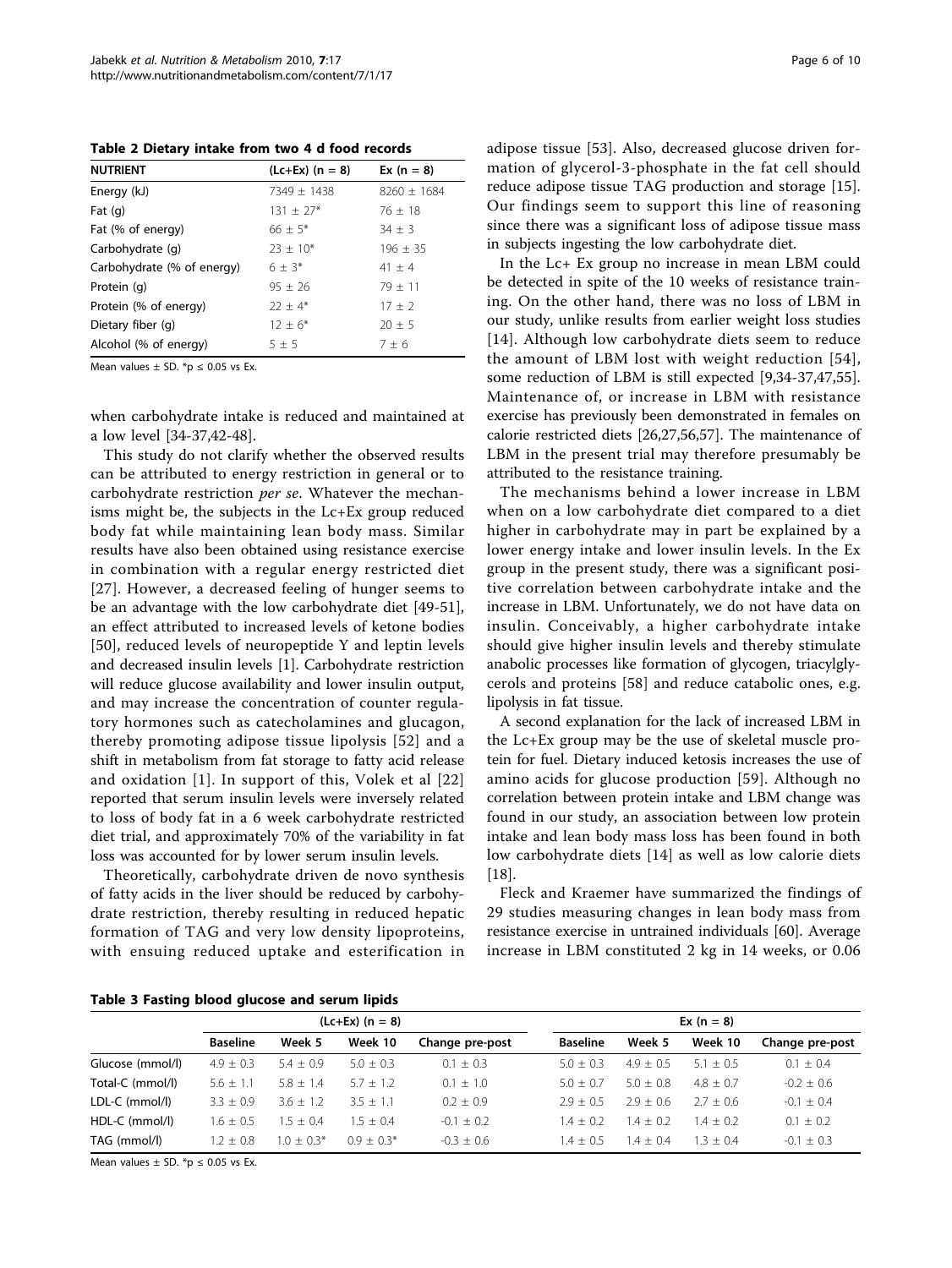kg of LBM per exercise session. In the studies using only female participants the equivalent number was 0.04 kg LBM increase per session. Our Ex group experienced an average LBM increase of 1.55 kg in 10 weeks or 0.08 kg per exercise session, which is in accordance with, although somewhat higher, than previously reported.

Exercise is in itself a valuable addition to weight loss diets. Meckling and Sherfey showed an added effect of exercise in inducing weight loss with both a low carbohydrate and a high carbohydrate diet. Best results on weight loss were achieved using a combination of exercise and a high protein, low carbohydrate diet [\[61](#page-8-0)], thus confirming the findings of Layman et al [[62\]](#page-8-0) who also showed that a diet with higher protein and reduced carbohydrate content combined with exercise additively improved body composition during weight loss. On the basis of these studies it seems that carbohydrate restriction in combination with exercise and resistance exercise in particular, offers an advantage over both low fat diets with exercise and low carbohydrate diets without exercise, in improving body composition.

Although there were large individual differences in body composition changes in our study, several subjects experienced very large changes in body composition in a short time period. If the details surrounding the individual differences in response to a combination of carbohydrate restriction and resistance exercise can be more clearly understood, this strategy may prove to be of great importance in the management of overweight and obesity. Also, a change in body composition may be more favorable than weight loss. Resistance exercise is in itself effective for improving body composition and is thus of importance for the treatment of obesity and its related metabolic disorders. It is, however, difficult to quantify the need for muscle mass retention. A small decrease in total muscle mass may not necessarily be considered negative. Obese individuals often have a larger total LBM than leaner counterparts. Loss of body weight will also reduce the load on the musculoskeletal system. With regard to muscle functionality and metabolic role, the quality of muscles may be considered more important than size.

# Performance

The attendance at the exercise sessions did not differ between the two groups. In addition the instructors did not observe any group differences in exercise intensity or the ability to perform at the requested loads. We therefore find it less likely that differences in exercise intensity would account for the between group differences in LBM change.

Low carbohydrate diets may result in decreased anaerobic performance [[39,63\]](#page-8-0), but several studies have observed no decrements in aerobic exercise with carbohydrate restricted diets [[64\]](#page-9-0). Indeed, sustained aerobic performance might be beneficially influenced by a high fat diet [[65-67](#page-9-0)]. White et al found a positive correlation between rating of perceived exertion and blood ketones [[68\]](#page-9-0). In contrast, Brinkworth et al [[37](#page-8-0)] recently observed no correlation between blood ketones and ratings of perceived exertion in their 8 week study, and observed no detrimental effects on maximal or submaximal markers of aerobic exercise or muscle strength, compared to an isocaloric high carbohydrate diet.

Unfortunately, performance ability was not measured objectively in the present study, and the possibility of reduced performance with carbohydrate restriction cannot be excluded.

#### Blood lipids and glucose

As there were no significant effects on fasting serum lipids in subjects performing resistance exercise while on a ketogenic diet, and since carbohydrate restriction generally seem to improve the fasting lipid profiles [[5](#page-7-0)], we would not expect harmful long term effects of the current regime on the fasting concentration of the measured blood lipids. It should be kept in mind, however, that the 24 hour serum lipid load may increase in subjects ingesting a high fat diet in spite of lower fasting levels, since the fasting concentration of TAG is the lowest value during the day on a high fat diet, while it is the highest one on high carbohydrate diet [[69\]](#page-9-0). On the other hand, carbohydrate restriction may lower both fasting and non-fasting serum triglycerides [[70\]](#page-9-0) and studies of postprandial lipemia have shown a strong correlation between postprandial triglyceride levels and the level of fasting triglycerides [[71\]](#page-9-0). Additionally, it is well known that the concentration of plasma free fatty acids (FFA) increases on a ketogenic diet [[72\]](#page-9-0), and high FFA levels may be an important cardiovascular risk factor [[73\]](#page-9-0), especially if sustained. However, plasma FFA levels were not determined in the present trial. In any instance, we consider the exercise part of the present trial to have positive health effects. Both resistance exercise [[25\]](#page-8-0) and aerobic exercise [[74\]](#page-9-0) have been associated with improvements in CVD risk factors. Previous studies of resistance exercise have demonstrated positive effects on blood lipids [[25](#page-8-0)] which may in part be explained by improved insulin sensitivity, and an increase in skeletal muscle lipoprotein lipase activity, resulting in increased VLDL-triacylglycerol catabolism [[75\]](#page-9-0).

#### Limitations

This is a small study in which only some variables were determined. Habitual dietary intake was not assessed. To be more complete the study should have included determination of insulin levels and sensitivity, as well as albumin bound fatty acids, plasma lipoprotein distribution and fatty acid distribution. In addition, only fasting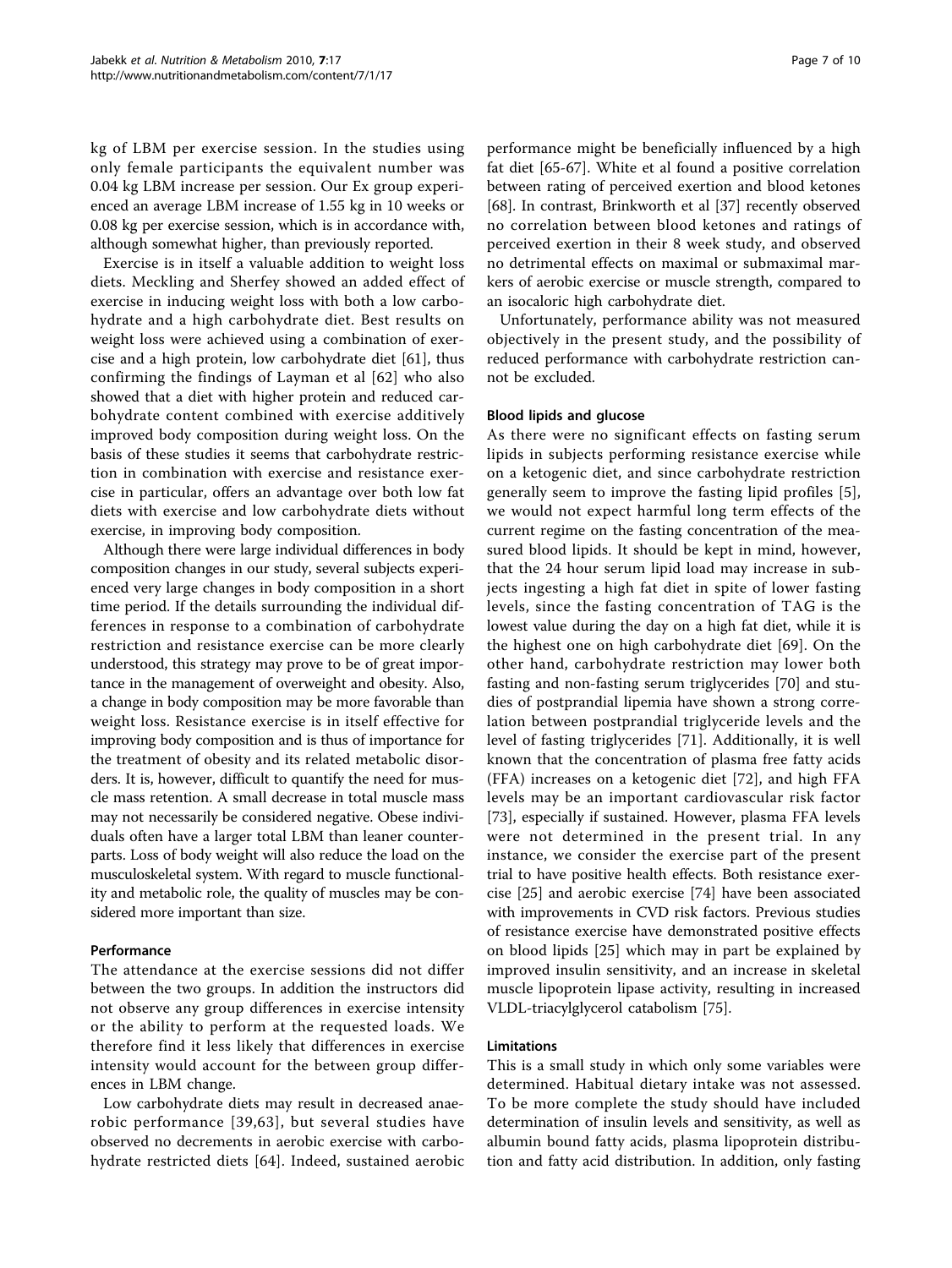<span id="page-7-0"></span>values of blood variables were determined and the effect of our trial on many CVD risk factors is thus unknown. We also did not account for or make any evaluation of sex or thyroid hormones, catecholamines, glucagon, corticosteroids, all of which known to be metabolic regulators [[76-79](#page-9-0)]. Menstrual cycle phase is known to influence serum lipoproteins [\[80](#page-9-0)]. Menstrual cycle was not coordinated with blood collection.

### Conclusions

Although this study was not designed to fully elucidate the mechanisms behind the observed body composition changes, the study has shown that resistance exercise performed twice weekly in overweight women on a low carbohydrate ketogenic may reduce body fat without significantly changing LBM, while resistance exercise on a regular diet may increase LBM in without significantly affecting fat mass. Fasting blood lipids do not seem to be negatively influenced by the combination of a low carbohydrate diet and resistance exercise.

#### List of abbreviations

LBM: Lean body mass; DEXA: Dual - Energy X - ray Absorptiometry; TAG: Triacylglycerol; Tot-C: Total cholesterol; HDL-C: High density lipoprotein cholesterol; LDL-C: Low density lipoprotein cholesterol; CVD: Cardiovascular disease.

#### Acknowledgements

This study received material including a book describing a commercial ketogenic diet, urine reagent strips, and vitamin/mineral supplements from Ketolyse AS. Investigators at the Norwegian School of Sport Science conducted the study in its entirety and maintained exclusive control of all data and analyses. The funding source had no involvement in any part of the recruitment of participants, study intervention, data collection, data analyses, interpretation of the data, or preparation or review of this manuscript. We acknowledge Sindre Lee for his important contribution as training instructor.

#### Author details

<sup>1</sup>Department of Sport Medicine, Norwegian School of Sport Sciences, Sognsveien 220, Oslo, Norway. <sup>2</sup>Section of Preventive Medicine and Epidemiology, University of Oslo, Norway. <sup>3</sup>Department of Physical Performance, Norwegian School of Sport Sciences, Sognsveien 220, Oslo, Norway.

#### Authors' contributions

PTJ and IAM designed the study and organized and analyzed the data. ATH and SET provided critical statistical and methodical advice. PTJ, ATH, SET and HDM wrote the manuscript. HDM was in charge of medical safety and interpretation of blood sample values. All authors read and approved the final manuscript.

#### Competing interests

The authors declare that they have no competing interests.

#### Received: 25 November 2009 Accepted: 2 March 2010 Published: 2 March 2010

#### References

1. Westman EC, Feinman RD, Mavropoulos JC, Vernon MC, Volek JS, Wortman JA, Yancy WS, Phinney SD: [Low-carbohydrate nutrition and](http://www.ncbi.nlm.nih.gov/pubmed/17684196?dopt=Abstract) [metabolism.](http://www.ncbi.nlm.nih.gov/pubmed/17684196?dopt=Abstract) Am J Clin Nutr 2007, 86:276-284.

- 2. Feinman RD, Volek JS: [Low carbohydrate diets improve atherogenic](http://www.ncbi.nlm.nih.gov/pubmed/16790045?dopt=Abstract) [dyslipidemia even in the absence of weight loss.](http://www.ncbi.nlm.nih.gov/pubmed/16790045?dopt=Abstract) Nutr Metab (Lond) 2006, 3:24.
- 3. Volek JS, Feinman RD: [Carbohydrate restriction improves the features of](http://www.ncbi.nlm.nih.gov/pubmed/16288655?dopt=Abstract) [Metabolic Syndrome. Metabolic Syndrome may be defined by the](http://www.ncbi.nlm.nih.gov/pubmed/16288655?dopt=Abstract) [response to carbohydrate restriction.](http://www.ncbi.nlm.nih.gov/pubmed/16288655?dopt=Abstract) Nutr Metab (Lond) 2005, 2:31.
- Hession M, Rolland C, Kulkarni U, Wise A, Broom J: [Systematic review of](http://www.ncbi.nlm.nih.gov/pubmed/18700873?dopt=Abstract) [randomized controlled trials of low-carbohydrate vs. low-fat/low-calorie](http://www.ncbi.nlm.nih.gov/pubmed/18700873?dopt=Abstract) [diets in the management of obesity and its comorbidities.](http://www.ncbi.nlm.nih.gov/pubmed/18700873?dopt=Abstract) Obes Rev 2009, 10:36-50.
- 5. Accurso A, Bernstein RK, Dahlqvist A, Draznin B, Feinman RD, Fine EJ, Gleed A, Jacobs DB, Larson G, Lustig RH, Manninen AH, McFarlane SI, Morrison K, Nielsen JV, Ravnskov U, Roth KS, Silvestre R, Sowers JR, Sundberg R, Volek JS, Westman EC, Wood RJ, Wortman J, Vernon MC: [Dietary carbohydrate restriction in type 2 diabetes mellitus and](http://www.ncbi.nlm.nih.gov/pubmed/18397522?dopt=Abstract) [metabolic syndrome: time for a critical appraisal.](http://www.ncbi.nlm.nih.gov/pubmed/18397522?dopt=Abstract) Nutr Metab (Lond) 2008, 5:9.
- 6. Volek JS, Fernandez ML, Feinman RD, Phinney SD: [Dietary carbohydrate](http://www.ncbi.nlm.nih.gov/pubmed/18396172?dopt=Abstract) [restriction induces a unique metabolic state positively affecting](http://www.ncbi.nlm.nih.gov/pubmed/18396172?dopt=Abstract) [atherogenic dyslipidemia, fatty acid partitioning, and metabolic](http://www.ncbi.nlm.nih.gov/pubmed/18396172?dopt=Abstract) [syndrome.](http://www.ncbi.nlm.nih.gov/pubmed/18396172?dopt=Abstract) Prog Lipid Res 2008, 47:307-318.
- 7. Nordmann AJ, Nordmann A, Briel M, Keller U, Yancy WS Jr, Brehm BJ, Bucher HC: [Effects of low-carbohydrate vs low-fat diets on weight loss](http://www.ncbi.nlm.nih.gov/pubmed/16476868?dopt=Abstract) [and cardiovascular risk factors: a meta-analysis of randomized controlled](http://www.ncbi.nlm.nih.gov/pubmed/16476868?dopt=Abstract) [trials.](http://www.ncbi.nlm.nih.gov/pubmed/16476868?dopt=Abstract) Arch Intern Med 2006, 166:285-293.
- 8. Dashti HM, Al Zaid NS, Mathew TC, Al Mousawi M, Talib H, Asfar SK, Behbahani AI: [Long term effects of ketogenic diet in obese subjects with](http://www.ncbi.nlm.nih.gov/pubmed/16652223?dopt=Abstract) [high cholesterol level.](http://www.ncbi.nlm.nih.gov/pubmed/16652223?dopt=Abstract) Mol Cell Biochem 2006, 286:1-9.
- 9. Noakes M, Foster PR, Keogh JB, James AP, Mamo JC, Clifton PM: [Comparison of isocaloric very low carbohydrate/high saturated fat and](http://www.ncbi.nlm.nih.gov/pubmed/16403234?dopt=Abstract) [high carbohydrate/low saturated fat diets on body composition and](http://www.ncbi.nlm.nih.gov/pubmed/16403234?dopt=Abstract) [cardiovascular risk.](http://www.ncbi.nlm.nih.gov/pubmed/16403234?dopt=Abstract) Nutr Metab (Lond) 2006, 3:7.
- 10. Shai I, Schwarzfuchs D, Henkin Y, Shahar DR, Witkow S, Greenberg I, Golan R, Fraser D, Bolotin A, Vardi H, Tangi-Rozental O, Zuk-Ramot R, Sarusi B, Brickner D, Schwartz Z, Sheiner E, Marko R, Katorza E, Thiery J, Fiedler GM, Bluher M, Stumvoll M, Stampfer MJ: [Weight loss with a low](http://www.ncbi.nlm.nih.gov/pubmed/18635428?dopt=Abstract)[carbohydrate, Mediterranean, or low-fat diet.](http://www.ncbi.nlm.nih.gov/pubmed/18635428?dopt=Abstract) N Engl J Med 2008, 359:229-241.
- 11. Gardner CD, Kiazand A, Alhassan S, Kim S, Stafford RS, Balise RR, Kraemer HC, King AC: [Comparison of the Atkins, Zone, Ornish, and](http://www.ncbi.nlm.nih.gov/pubmed/17341711?dopt=Abstract) [LEARN diets for change in weight and related risk factors among](http://www.ncbi.nlm.nih.gov/pubmed/17341711?dopt=Abstract) [overweight premenopausal women: the A TO Z Weight Loss Study: a](http://www.ncbi.nlm.nih.gov/pubmed/17341711?dopt=Abstract) [randomized trial.](http://www.ncbi.nlm.nih.gov/pubmed/17341711?dopt=Abstract) JAMA 2007, 297:969-977.
- 12. Sacks FM, Bray GA, Carey VJ, Smith SR, Ryan DH, Anton SD, McManus K, Champagne CM, Bishop LM, Laranjo N, Leboff MS, Rood JC, de Jonge L, Greenway FL, Loria CM, Obarzanek E, Williamson DA: [Comparison of](http://www.ncbi.nlm.nih.gov/pubmed/19246357?dopt=Abstract) [weight-loss diets with different compositions of fat, protein, and](http://www.ncbi.nlm.nih.gov/pubmed/19246357?dopt=Abstract) [carbohydrates.](http://www.ncbi.nlm.nih.gov/pubmed/19246357?dopt=Abstract) N Engl J Med 2009, 360:859-873.
- 13. Fine EJ, Feinman RD: [Thermodynamics of weight loss diets.](http://www.ncbi.nlm.nih.gov/pubmed/15588283?dopt=Abstract) Nutr Metab (Lond) 2004, 1:15.
- 14. Krieger JW, Sitren HS, Daniels MJ, Langkamp-Henken B: [Effects of variation](http://www.ncbi.nlm.nih.gov/pubmed/16469983?dopt=Abstract) [in protein and carbohydrate intake on body mass and composition](http://www.ncbi.nlm.nih.gov/pubmed/16469983?dopt=Abstract) [during energy restriction: a meta-regression 1.](http://www.ncbi.nlm.nih.gov/pubmed/16469983?dopt=Abstract) Am J Clin Nutr 2006, 83:260-274.
- 15. Feinman RD, Fine EJ: [Nonequilibrium thermodynamics and energy](http://www.ncbi.nlm.nih.gov/pubmed/17663761?dopt=Abstract) [efficiency in weight loss diets.](http://www.ncbi.nlm.nih.gov/pubmed/17663761?dopt=Abstract) Theor Biol Med Model 2007, 4:27.
- 16. Redman LM, Heilbronn LK, Martin CK, Alfonso A, Smith SR, Ravussin E: [Effect of calorie restriction with or without exercise on body](http://www.ncbi.nlm.nih.gov/pubmed/17200169?dopt=Abstract) [composition and fat distribution.](http://www.ncbi.nlm.nih.gov/pubmed/17200169?dopt=Abstract) J Clin Endocrinol Metab 2007, 92:865-872.
- 17. Ross R, Dagnone D, Jones PJ, Smith H, Paddags A, Hudson R, Janssen I: [Reduction in obesity and related comorbid conditions after diet-induced](http://www.ncbi.nlm.nih.gov/pubmed/10896648?dopt=Abstract) [weight loss or exercise-induced weight loss in men. A randomized,](http://www.ncbi.nlm.nih.gov/pubmed/10896648?dopt=Abstract) [controlled trial.](http://www.ncbi.nlm.nih.gov/pubmed/10896648?dopt=Abstract) Ann Intern Med 2000, 133:92-103.
- 18. Bopp MJ, Houston DK, Lenchik L, Easter L, Kritchevsky SB, Nicklas BJ: [Lean](http://www.ncbi.nlm.nih.gov/pubmed/18589032?dopt=Abstract) [mass loss is associated with low protein intake during dietary-induced](http://www.ncbi.nlm.nih.gov/pubmed/18589032?dopt=Abstract) [weight loss in postmenopausal women.](http://www.ncbi.nlm.nih.gov/pubmed/18589032?dopt=Abstract) J Am Diet Assoc 2008, 108:1216-1220.
- 19. Chaston TB, Dixon JB, O'Brien PE: [Changes in fat-free mass during](http://www.ncbi.nlm.nih.gov/pubmed/17075583?dopt=Abstract) [significant weight loss: a systematic review.](http://www.ncbi.nlm.nih.gov/pubmed/17075583?dopt=Abstract) Int J Obes (Lond) 2007, 31:743-750.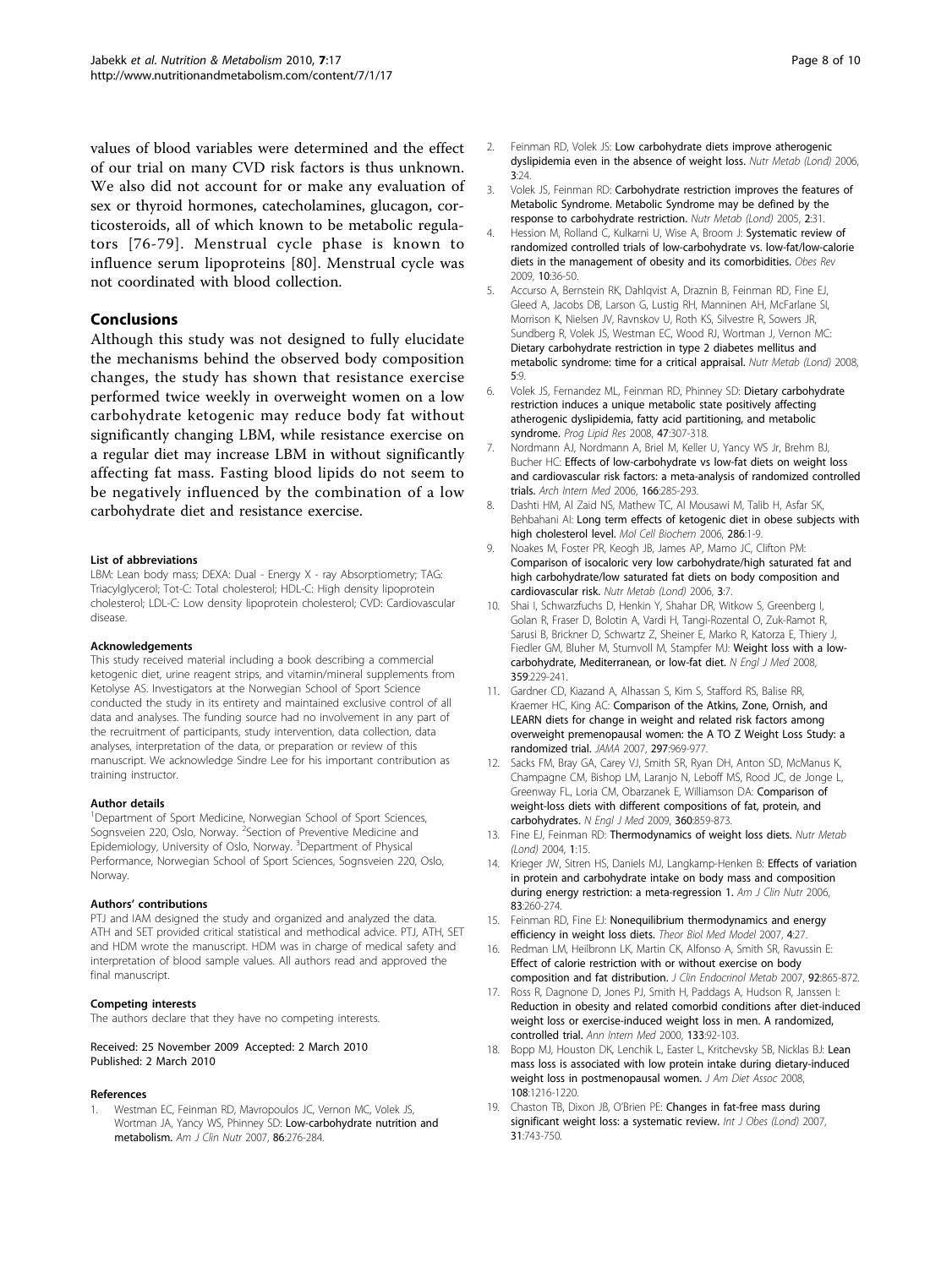- <span id="page-8-0"></span>20. Volek JS, Gomez AL, Love DM, Weyers AM, Hesslink R Jr, Wise JA, Kraemer WJ: [Effects of an 8-week weight-loss program on cardiovascular](http://www.ncbi.nlm.nih.gov/pubmed/12173568?dopt=Abstract) [disease risk factors and regional body composition.](http://www.ncbi.nlm.nih.gov/pubmed/12173568?dopt=Abstract) Eur J Clin Nutr 2002, 56:585-592.
- 21. Willi SM, Oexmann MJ, Wright NM, Collop NA, Key LL Jr: [The effects of a](http://www.ncbi.nlm.nih.gov/pubmed/9417152?dopt=Abstract) [high-protein, low-fat, ketogenic diet on adolescents with morbid](http://www.ncbi.nlm.nih.gov/pubmed/9417152?dopt=Abstract) [obesity: body composition, blood chemistries, and sleep abnormalities.](http://www.ncbi.nlm.nih.gov/pubmed/9417152?dopt=Abstract) Pediatrics 1998, 101:61-67.
- 22. Volek JS, Sharman MJ, Love DM, Avery NG, Gomez AL, Scheett TP, Kraemer WJ: [Body composition and hormonal responses to a](http://www.ncbi.nlm.nih.gov/pubmed/12077732?dopt=Abstract) [carbohydrate-restricted diet.](http://www.ncbi.nlm.nih.gov/pubmed/12077732?dopt=Abstract) Metabolism 2002, 51:864-870.
- 23. Young CM, Scanlan SS, Im HS, Lutwak L: [Effect of body composition and](http://www.ncbi.nlm.nih.gov/pubmed/5548734?dopt=Abstract) [other parameters in obese young men of carbohydrate level of](http://www.ncbi.nlm.nih.gov/pubmed/5548734?dopt=Abstract) [reduction diet.](http://www.ncbi.nlm.nih.gov/pubmed/5548734?dopt=Abstract) Am J Clin Nutr 1971, 24:290-296.
- 24. Zatsiorsky VM: Science and practice of strength training Champaign, IL: Human Kinetics 2006.
- 25. Donnelly JE, Blair SN, Jakicic JM, Manore MM, Rankin JW, Smith BK: [American College of Sports Medicine Position Stand. Appropriate](http://www.ncbi.nlm.nih.gov/pubmed/19127177?dopt=Abstract) [physical activity intervention strategies for weight loss and prevention](http://www.ncbi.nlm.nih.gov/pubmed/19127177?dopt=Abstract) [of weight regain for adults.](http://www.ncbi.nlm.nih.gov/pubmed/19127177?dopt=Abstract) Med Sci Sports Exerc 2009, 41:459-471.
- 26. Ross R, Pedwell H, Rissanen J: [Response of total and regional lean tissue](http://www.ncbi.nlm.nih.gov/pubmed/8589778?dopt=Abstract) [and skeletal muscle to a program of energy restriction and resistance](http://www.ncbi.nlm.nih.gov/pubmed/8589778?dopt=Abstract) [exercise.](http://www.ncbi.nlm.nih.gov/pubmed/8589778?dopt=Abstract) Int J Obes Relat Metab Disord 1995, 19:781-787.
- 27. Ballor DL, Katch VL, Becque MD, Marks CR: [Resistance weight training](http://www.ncbi.nlm.nih.gov/pubmed/3337037?dopt=Abstract) [during caloric restriction enhances lean body weight maintenance.](http://www.ncbi.nlm.nih.gov/pubmed/3337037?dopt=Abstract) Am J Clin Nutr 1988, 47:19-25.
- 28. Koopman R, van Loon LJ: [Aging, exercise, and muscle protein](http://www.ncbi.nlm.nih.gov/pubmed/19131471?dopt=Abstract) [metabolism.](http://www.ncbi.nlm.nih.gov/pubmed/19131471?dopt=Abstract) J Appl Physiol 2009, 106:2040-2048.
- 29. Bouchard DR, Soucy L, Senechal M, Dionne IJ, Brochu M: [Impact of](http://www.ncbi.nlm.nih.gov/pubmed/18779759?dopt=Abstract) [resistance training with or without caloric restriction on physical](http://www.ncbi.nlm.nih.gov/pubmed/18779759?dopt=Abstract) [capacity in obese older women.](http://www.ncbi.nlm.nih.gov/pubmed/18779759?dopt=Abstract) Menopause 2009, 16:66-72.
- 30. Castaneda C, Layne JE, Munoz-Orians L, Gordon PL, Walsmith J, Foldvari M, Roubenoff R, Tucker KL, Nelson ME: [A randomized controlled trial of](http://www.ncbi.nlm.nih.gov/pubmed/12453982?dopt=Abstract) [resistance exercise training to improve glycemic control in older adults](http://www.ncbi.nlm.nih.gov/pubmed/12453982?dopt=Abstract) [with type 2 diabetes.](http://www.ncbi.nlm.nih.gov/pubmed/12453982?dopt=Abstract) Diabetes Care 2002, 25:2335-2341.
- 31. Thomas DE, Elliott EJ, Naughton GA: [Exercise for type 2 diabetes mellitus.](http://www.ncbi.nlm.nih.gov/pubmed/16855995?dopt=Abstract) Cochrane Database Syst Rev 2006, 3:CD002968.
- 32. Sigal RJ, Kenny GP, Boule NG, Wells GA, Prud'homme D, Fortier M, Reid RD, Tulloch H, Coyle D, Phillips P, Jennings A, Jaffey J: [Effects of aerobic](http://www.ncbi.nlm.nih.gov/pubmed/17876019?dopt=Abstract) [training, resistance training, or both on glycemic control in type 2](http://www.ncbi.nlm.nih.gov/pubmed/17876019?dopt=Abstract) [diabetes: a randomized trial.](http://www.ncbi.nlm.nih.gov/pubmed/17876019?dopt=Abstract) Ann Intern Med 2007, 147:357-369.
- 33. Stiegler P, Cunliffe A: [The role of diet and exercise for the maintenance](http://www.ncbi.nlm.nih.gov/pubmed/16526835?dopt=Abstract) [of fat-free mass and resting metabolic rate during weight loss.](http://www.ncbi.nlm.nih.gov/pubmed/16526835?dopt=Abstract) Sports Med 2006, 36:239-262.
- 34. Yancy WS Jr, Olsen MK, Guyton JR, Bakst RP, Westman EC: [A low](http://www.ncbi.nlm.nih.gov/pubmed/15148063?dopt=Abstract)[carbohydrate, ketogenic diet versus a low-fat diet to treat obesity and](http://www.ncbi.nlm.nih.gov/pubmed/15148063?dopt=Abstract) [hyperlipidemia: a randomized, controlled trial.](http://www.ncbi.nlm.nih.gov/pubmed/15148063?dopt=Abstract) Ann Intern Med 2004, 140:769-777.
- 35. Brehm BJ, Seeley RJ, Daniels SR, D'Alessio DA: [A randomized trial](http://www.ncbi.nlm.nih.gov/pubmed/12679447?dopt=Abstract) [comparing a very low carbohydrate diet and a calorie-restricted low fat](http://www.ncbi.nlm.nih.gov/pubmed/12679447?dopt=Abstract) [diet on body weight and cardiovascular risk factors in healthy women.](http://www.ncbi.nlm.nih.gov/pubmed/12679447?dopt=Abstract) J Clin Endocrinol Metab 2003, 88:1617-1623.
- 36. Volek JS, Phinney SD, Forsythe CE, Quann EE, Wood RJ, Puglisi MJ, Kraemer WJ, Bibus DM, Fernandez ML, Feinman RD: [Carbohydrate](http://www.ncbi.nlm.nih.gov/pubmed/19082851?dopt=Abstract) [restriction has a more favorable impact on the metabolic syndrome](http://www.ncbi.nlm.nih.gov/pubmed/19082851?dopt=Abstract) [than a low fat diet.](http://www.ncbi.nlm.nih.gov/pubmed/19082851?dopt=Abstract) Lipids 2009, 44:297-309.
- 37. Brinkworth GD, Noakes M, Clifton PM, Buckley JD: [Effects of a low](http://www.ncbi.nlm.nih.gov/pubmed/19373224?dopt=Abstract) [carbohydrate weight loss diet on exercise capacity and tolerance in](http://www.ncbi.nlm.nih.gov/pubmed/19373224?dopt=Abstract) [obese subjects.](http://www.ncbi.nlm.nih.gov/pubmed/19373224?dopt=Abstract) Obesity (Silver Spring) 2009, 17:1916-1923.
- 38. Gardner CD, Kiazand A, Alhassan S, Kim S, Stafford RS, Balise RR, Kraemer HC, King AC: [Comparison of the Atkins, Zone, Ornish, and](http://www.ncbi.nlm.nih.gov/pubmed/17341711?dopt=Abstract) [LEARN diets for change in weight and related risk factors among](http://www.ncbi.nlm.nih.gov/pubmed/17341711?dopt=Abstract) [overweight premenopausal women: the A TO Z Weight Loss Study:](http://www.ncbi.nlm.nih.gov/pubmed/17341711?dopt=Abstract) [a randomized trial.](http://www.ncbi.nlm.nih.gov/pubmed/17341711?dopt=Abstract) JAMA 2007, 297:969-977.
- 39. Phinney SD: [Ketogenic diets and physical performance.](http://www.ncbi.nlm.nih.gov/pubmed/15507148?dopt=Abstract) Nutr Metab (Lond) 2004, 1:2.
- 40. Andersen TP: Slank med ketolysekuren: en enklere vei til et lettere liv Oslo: Gyldendal fakta 2005.
- 41. The Norwegian Food Safety Authority, Norwegian Directorate for Health, The Department of Nutrition UoO. Norwegian Food Composition Tables. 2006 [\[http://matportalen.no/matvaretabellen\]](http://matportalen.no/matvaretabellen).
- 42. Foster GD, Wyatt HR, Hill JO, McGuckin BG, Brill C, Mohammed BS, Szapary PO, Rader DJ, Edman JS, Klein S: [A randomized trial of a low](http://www.ncbi.nlm.nih.gov/pubmed/12761365?dopt=Abstract)[carbohydrate diet for obesity.](http://www.ncbi.nlm.nih.gov/pubmed/12761365?dopt=Abstract) N Engl J Med 2003, 348:2082-2090.
- 43. Sondike SB, Copperman N, Jacobson MS: [Effects of a low-carbohydrate](http://www.ncbi.nlm.nih.gov/pubmed/12640371?dopt=Abstract) [diet on weight loss and cardiovascular risk factor in overweight](http://www.ncbi.nlm.nih.gov/pubmed/12640371?dopt=Abstract) [adolescents.](http://www.ncbi.nlm.nih.gov/pubmed/12640371?dopt=Abstract) J Pediatr 2003, 142:253-258.
- 44. Samaha FF, Iqbal N, Seshadri P, Chicano KL, Daily DA, McGrory J, Williams T, Williams M, Gracely EJ, Stern L: [A low-carbohydrate as compared with a](http://www.ncbi.nlm.nih.gov/pubmed/12761364?dopt=Abstract) [low-fat diet in severe obesity.](http://www.ncbi.nlm.nih.gov/pubmed/12761364?dopt=Abstract) N Engl J Med 2003, 348:2074-2081.
- 45. Dansinger ML, Gleason JA, Griffith JL, Selker HP, Schaefer EJ: [Comparison of](http://www.ncbi.nlm.nih.gov/pubmed/15632335?dopt=Abstract) [the Atkins, Ornish, Weight Watchers, and Zone diets for weight loss and](http://www.ncbi.nlm.nih.gov/pubmed/15632335?dopt=Abstract) [heart disease risk reduction: a randomized trial.](http://www.ncbi.nlm.nih.gov/pubmed/15632335?dopt=Abstract) JAMA 2005, 293:43-53.
- 46. Halyburton AK, Brinkworth GD, Wilson CJ, Noakes M, Buckley JD, Keogh JB, Clifton PM: [Low- and high-carbohydrate weight-loss diets have similar](http://www.ncbi.nlm.nih.gov/pubmed/17823420?dopt=Abstract) [effects on mood but not cognitive performance.](http://www.ncbi.nlm.nih.gov/pubmed/17823420?dopt=Abstract) Am J Clin Nutr 2007, 86:580-587.
- 47. Keogh JB, Brinkworth GD, Noakes M, Belobrajdic DP, Buckley JD, Clifton PM: [Effects of weight loss from a very-low-carbohydrate diet on endothelial](http://www.ncbi.nlm.nih.gov/pubmed/18326593?dopt=Abstract) [function and markers of cardiovascular disease risk in subjects with](http://www.ncbi.nlm.nih.gov/pubmed/18326593?dopt=Abstract) [abdominal obesity.](http://www.ncbi.nlm.nih.gov/pubmed/18326593?dopt=Abstract) Am J Clin Nutr 2008, 87:567-576.
- 48. Gardner CD, Kiazand A, Alhassan S, Kim S, Stafford RS, Balise RR, Kraemer HC, King AC: [Comparison of the Atkins, Zone, Ornish, and](http://www.ncbi.nlm.nih.gov/pubmed/17341711?dopt=Abstract) [LEARN diets for change in weight and related risk factors among](http://www.ncbi.nlm.nih.gov/pubmed/17341711?dopt=Abstract) [overweight premenopausal women: the A TO Z Weight Loss Study: a](http://www.ncbi.nlm.nih.gov/pubmed/17341711?dopt=Abstract) [randomized trial.](http://www.ncbi.nlm.nih.gov/pubmed/17341711?dopt=Abstract) JAMA 2007, 297:969-977.
- 49. Boden G, Sargrad K, Homko C, Mozzoli M, Stein TP: [Effect of a low](http://www.ncbi.nlm.nih.gov/pubmed/15767618?dopt=Abstract)[carbohydrate diet on appetite, blood glucose levels, and insulin](http://www.ncbi.nlm.nih.gov/pubmed/15767618?dopt=Abstract) [resistance in obese patients with type 2 diabetes.](http://www.ncbi.nlm.nih.gov/pubmed/15767618?dopt=Abstract) Ann Intern Med 2005, 142:403-411.
- 50. Johnstone AM, Horgan GW, Murison SD, Bremner DM, Lobley GE: [Effects of](http://www.ncbi.nlm.nih.gov/pubmed/18175736?dopt=Abstract) [a high-protein ketogenic diet on hunger, appetite, and weight loss in](http://www.ncbi.nlm.nih.gov/pubmed/18175736?dopt=Abstract) [obese men feeding ad libitum.](http://www.ncbi.nlm.nih.gov/pubmed/18175736?dopt=Abstract) Am J Clin Nutr 2008, 87:44-55.
- 51. McClernon FJ, Yancy WS Jr, Eberstein JA, Atkins RC, Westman EC: [The](http://www.ncbi.nlm.nih.gov/pubmed/17228046?dopt=Abstract) [effects of a low-carbohydrate ketogenic diet and a low-fat diet on](http://www.ncbi.nlm.nih.gov/pubmed/17228046?dopt=Abstract) [mood, hunger, and other self-reported symptoms.](http://www.ncbi.nlm.nih.gov/pubmed/17228046?dopt=Abstract) Obesity (Silver Spring) 2007, 15:182-187.
- 52. Volek JS, Sharman MJ: [Cardiovascular and hormonal aspects of very-low](http://www.ncbi.nlm.nih.gov/pubmed/15601959?dopt=Abstract)[carbohydrate ketogenic diets.](http://www.ncbi.nlm.nih.gov/pubmed/15601959?dopt=Abstract) Obes Res 2004, 12(Suppl 2):115S-123S.
- 53. Schwarz JM, Linfoot P, Dare D, Aghajanian K: [Hepatic de novo lipogenesis](http://www.ncbi.nlm.nih.gov/pubmed/12499321?dopt=Abstract) [in normoinsulinemic and hyperinsulinemic subjects consuming high-fat,](http://www.ncbi.nlm.nih.gov/pubmed/12499321?dopt=Abstract) [low-carbohydrate and low-fat, high-carbohydrate isoenergetic diets.](http://www.ncbi.nlm.nih.gov/pubmed/12499321?dopt=Abstract) Am J Clin Nutr 2003, 77:43-50.
- 54. Manninen AH: [Very-low-carbohydrate diets and preservation of muscle](http://www.ncbi.nlm.nih.gov/pubmed/16448570?dopt=Abstract) [mass.](http://www.ncbi.nlm.nih.gov/pubmed/16448570?dopt=Abstract) Nutr Metab (Lond) 2006, 3:9.
- 55. Meckling KA, O'Sullivan C, Saari D: [Comparison of a low-fat diet to a low](http://www.ncbi.nlm.nih.gov/pubmed/15181047?dopt=Abstract)[carbohydrate diet on weight loss, body composition, and risk factors for](http://www.ncbi.nlm.nih.gov/pubmed/15181047?dopt=Abstract) [diabetes and cardiovascular disease in free-living, overweight men and](http://www.ncbi.nlm.nih.gov/pubmed/15181047?dopt=Abstract) [women.](http://www.ncbi.nlm.nih.gov/pubmed/15181047?dopt=Abstract) J Clin Endocrinol Metab 2004, 89:2717-2723.
- 56. Geliebter A, Maher MM, Gerace L, Gutin B, Heymsfield SB, Hashim SA: [Effects of strength or aerobic training on body composition, resting](http://www.ncbi.nlm.nih.gov/pubmed/9280173?dopt=Abstract) [metabolic rate, and peak oxygen consumption in obese dieting](http://www.ncbi.nlm.nih.gov/pubmed/9280173?dopt=Abstract) [subjects.](http://www.ncbi.nlm.nih.gov/pubmed/9280173?dopt=Abstract) Am J Clin Nutr 1997, 66:557-563.
- 57. Janssen I, Ross R: [Effects of sex on the change in visceral, subcutaneous](http://www.ncbi.nlm.nih.gov/pubmed/10557024?dopt=Abstract) [adipose tissue and skeletal muscle in response to weight loss.](http://www.ncbi.nlm.nih.gov/pubmed/10557024?dopt=Abstract) Int J Obes Relat Metab Disord 1999, 23:1035-1046.
- 58. Tipton KD, Wolfe RR: [Exercise, protein metabolism, and muscle growth.](http://www.ncbi.nlm.nih.gov/pubmed/11255140?dopt=Abstract) Int J Sport Nutr Exerc Metab 2001, 11:109-132.
- 59. Browning JD, Weis B, Davis J, Satapati S, Merritt M, Malloy CR, Burgess SC: [Alterations in hepatic glucose and energy metabolism as a result of](http://www.ncbi.nlm.nih.gov/pubmed/18925642?dopt=Abstract) [calorie and carbohydrate restriction.](http://www.ncbi.nlm.nih.gov/pubmed/18925642?dopt=Abstract) Hepatology 2008, 48:1487-1496.
- 60. Fleck SJ, Kraemer WJ: Designing resistance training programs Champaign, IL: Human Kinetics 2004.
- 61. Meckling KA, Sherfey R: [A randomized trial of a hypocaloric high-protein](http://www.ncbi.nlm.nih.gov/pubmed/17622289?dopt=Abstract) [diet, with and without exercise, on weight loss, fitness, and markers of](http://www.ncbi.nlm.nih.gov/pubmed/17622289?dopt=Abstract) [the Metabolic Syndrome in overweight and obese women.](http://www.ncbi.nlm.nih.gov/pubmed/17622289?dopt=Abstract) Appl Physiol Nutr Metab 2007, 32:743-752.
- 62. Layman DK, Evans E, Baum JI, Seyler J, Erickson DJ, Boileau RA: [Dietary](http://www.ncbi.nlm.nih.gov/pubmed/16046715?dopt=Abstract) [protein and exercise have additive effects on body composition during](http://www.ncbi.nlm.nih.gov/pubmed/16046715?dopt=Abstract) [weight loss in adult women.](http://www.ncbi.nlm.nih.gov/pubmed/16046715?dopt=Abstract) J Nutr 2005, 135:1903-1910.
- 63. Fleming J, Sharman MJ, Avery NG, Love DM, Gomez AL, Scheett TP, Kraemer WJ, Volek JS: [Endurance capacity and high-intensity exercise](http://www.ncbi.nlm.nih.gov/pubmed/14967870?dopt=Abstract)